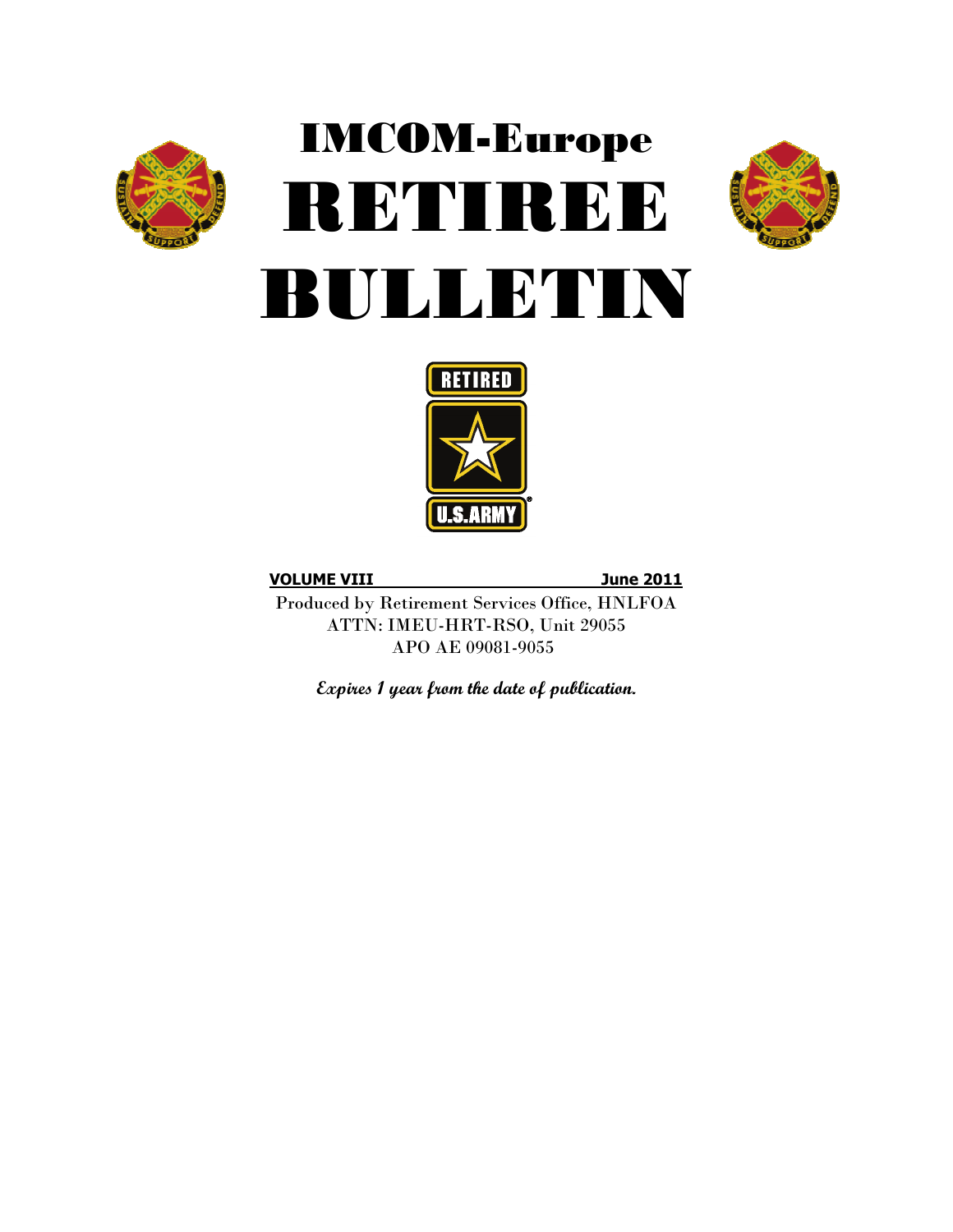IMCOM-Europe publishes the Retiree Bulletin twice a year (June and December) in accordance with AR 600-8-7. Its purpose is to keep retired Soldiers, spouses, and Families informed of their rights and privileges, to update them on developments in the Army, and to inspire goodwill and a desire to support the Army in the civilian community. You may send inquires or comments about the IMCOM-Europe Retiree Bulletin to Editor, IMCOM-Europe Retiree Bulletin, HNLFOA (IMEU-HRT-RSO), Unit 29055, APO AE 09081-9055. You may also get in touch by e-mail: rsoae@eur.army.mil or by calling DSN 314-379-6029 or civilian 0049-(0)6202-80-6029.

● IMCOM-Europe website:

*http://www.imcom-europe.army.mil/webs/sites/europe\_life/retiree/index.html*

Direct all other questions to the retirement services officer (RSO) at your local United States Army garrison. (See page 10 for list.)

Circulation: 7,500

COMMANDER AND EDITORIAL STAFF:

Lieutenant General Mark P. Hertling Commanding General, USAREUR

- Ms. Diane M. Devens Director, IMCOM-Europe
- Mr. Michael L. Malone

IMCOM-Europe Retirement Services Officer (RSO)/Editor



Dear Retirees, Family Members, and Annuitants:

IMCOM-Europe scheduled the 2011 retiree appreciation days (RADs) for 15 through 29 October 2011. Please come out and support these great events. It is a great way to stay informed about services available in your area and it will put a face to the service provider. In addition, it is a super way to stay in touch with old friends and also meet new ones. Remember, like everything in the Army, "If you do not use it, you could lose it." We would love to see you there!!!!

Sincerely,

ral 52  $\mathsf E$  MALONE IMCOM-Europe RSO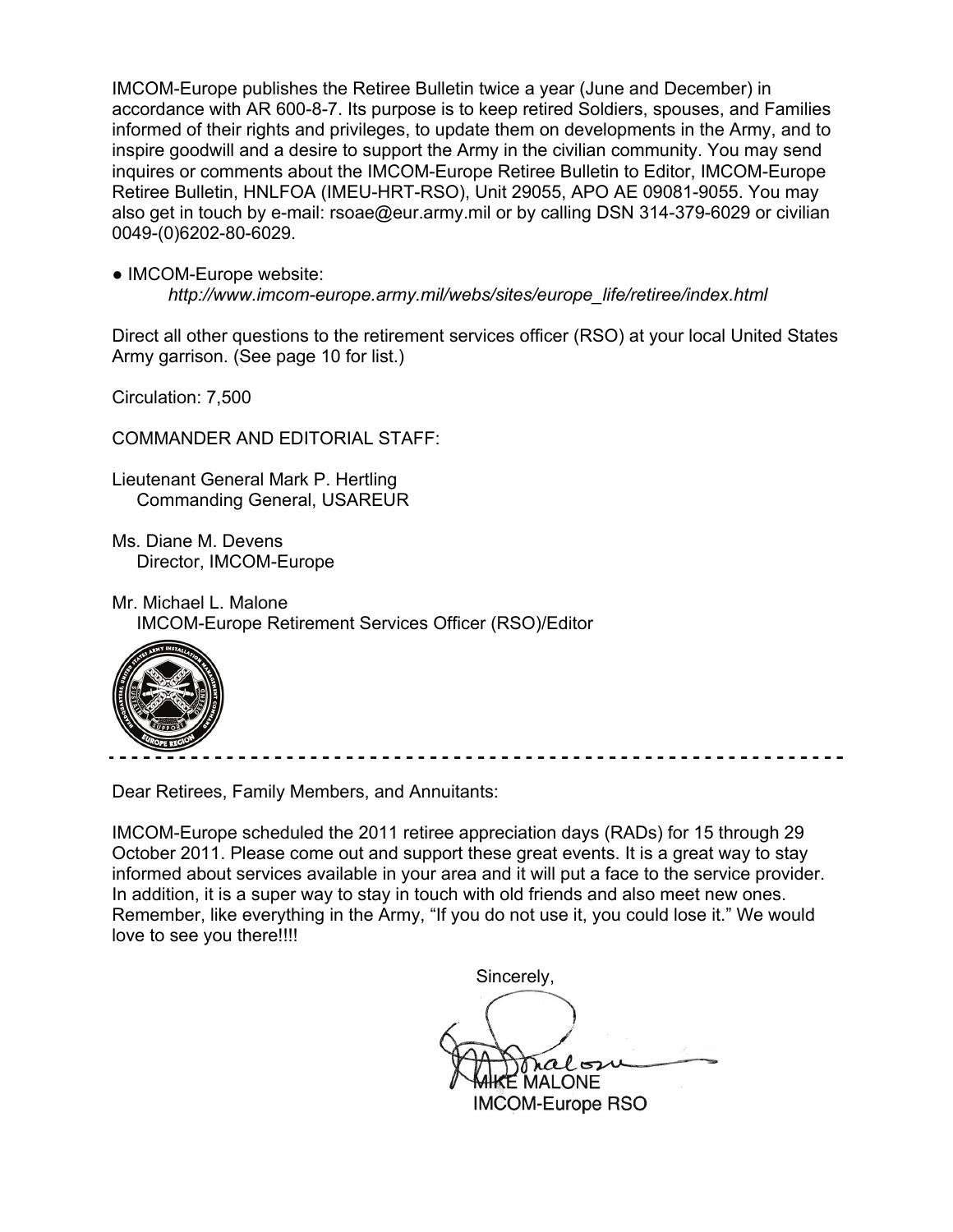

## **IMCOM-EUROPE RETIREE BULLETIN**



**Volume VIII IMCOM-Europe (IMEU-HRT-RSO), Unit 29055, APO AE 09081-9055 June 2011** 

### **This bulletin expires 1 year from date of publication.**

### **CONTENTS**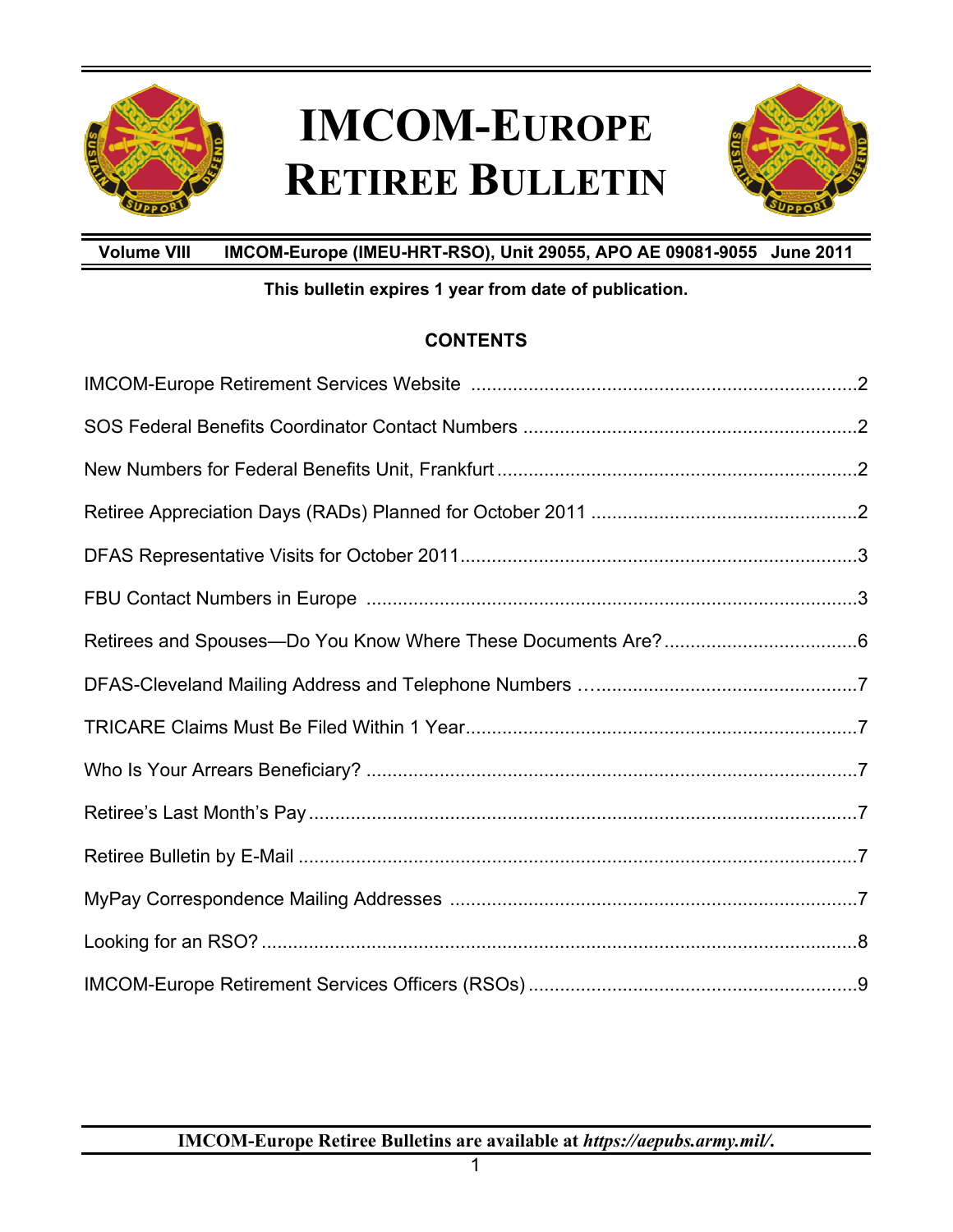#### **IMCOM-Europe Retirement Services Website**

The IMCOM-Europe Retirement Services website is located on the IMCOM-Europe website under Europe Life, Retirement Services: *http://www.imcom-europe.army.mil/ webs/sites/europe\_life/retiree/index.html.* 

#### **SOS Federal Benefits Coordinator Contact Numbers**

Benefits Coordinator: Ms. Jodi Motszko Kilbourne Kaserne, Schwetzingen, Germany DSN (314) 379-8610 or civilian 0049-(0)6202- 80-8610.

#### **New Numbers for Federal Benefits Unit, Frankfurt**

Effective 4 April 2011 the Federal Benefits Unit, Frankfurt has new telephone numbers: **civilian 069-905551-110** and fax 069-749352. All previous numbers were disconnected.

#### **Retiree Appreciations Days (RADs) Planned for October 2011**

The following RADs are currently planned for October 2011:

**USAG Ansbach:** Due to military priorities, the RAD tentatively scheduled for 26 October 2011 was moved to 10 June 2011. The DFAS-Cleveland pay representative will still come to Ansbach on 26 October 2011 at the Central Processing Facility, building 5818, Katterbach Kaserne.

**USAG Baden-Württemberg:** Saturday, 15 October 2011, at the Patrick Henry Village Pavilion, Heidelberg, from 0900 to 1500 (doors open at 0800 for registration and close at 1400). Sergeant Major of the Army (Retired) Jack Tilley, Co-chairman of the Chief of Staff of the Army's Retiree Council, is scheduled as the honored guest speaker. Lieutenant General Mark P. Hertling, the CG, USAREUR, will provide the welcoming remarks. Representatives from various agencies will

attend to answer questions and provide assistance. This includes DFAS-Cleveland; Federal Benefits Unit, Frankfurt (Social Security Administration (SSA) and the United States Department of Veterans Affairs (VA)); and various garrison support agencies. The agencies will address the following issues: ID cards, the Defense Enrollment Eligibility Reporting System, the Installation Access Control System, legal support, medical services, and dental services.

**USAG Vicenza:** Thursday, 20 October 2011, in the Luna Bubble Annex, from 0900 to 1300 (doors open at 0800 for registration and close at 1200). Medical services will include flu and other vaccinations, medical screening, diet counseling, eye exams, blood-pressure screening, blood-sugar testing, and pharmacy information. Representatives from various agencies will be present to answer questions and provide assistance, including chaplain, customs, Red Cross, Army Community Service, ID cards, passports, Installation Access Control System, legal office, local associations, AAFES, credit union, and bank. Representatives of the following outside agencies will attend: DFAS-Cleveland and Federal Benefits Unit, Frankfurt.

**USAG Grafenwöhr:** Friday, 21 October 2011, in building 244, main post from 0900 to 1500 (doors open at 0800 for registration). Medical services will include flu and other vaccinations, medical screening, diet counseling, eye exams, blood-pressure screening, blood-sugar testing, and pharmacy services. Dental services will provide retirees with oral hygiene information and screening appointments. U.S. Army garrison services available will include chaplain, customs, Red Cross, Army Community Service, ID cards, passports, Installation Access Control System, National Archives and Records Administration online requests, legal support, local associations, AAFES, the credit union, and the bank. Representatives of the following outside agencies will attend: DFAS-Cleveland and the Federal Benefits Unit, Frankfurt (for social security and VA information).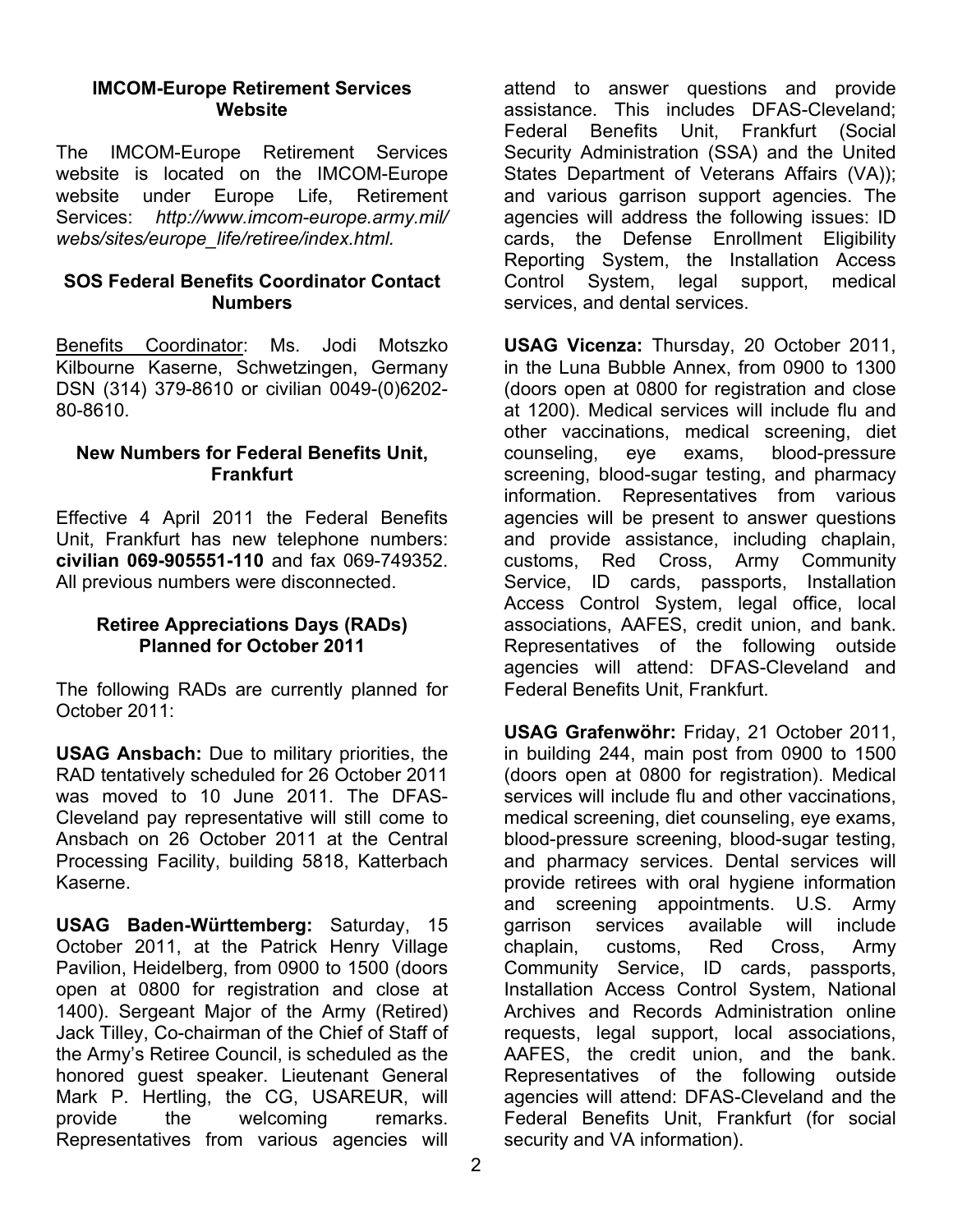**USAG Schweinfurt:** Saturday, 22 October 2011, at building 40, Conn Barracks, from 0900 to 1300 (doors open at 0800 for registration and close at 1200). Medical services will include flu and other vaccinations, medical screening, diet counseling, eye exams, bloodpressure screening, blood-sugar testing, and pharmacy information. Dental services will provide oral hygiene information and cleaning or screening appointments. U.S. Army garrison services will include chaplain, customs, Red Cross, Army Community Service, ID cards, National Archives and Records Administration online requests, Installation Access Control System, legal support, local associations, AAFES, the credit union, and the bank. Representatives of the following outside agencies will attend: DFAS-Cleveland and the Federal Benefits Unit, Frankfurt (for social security and VA information).

**USAG Stuttgart:** Thursday, 27 October 2011, at Patch Barracks Swabian Special Events Center from 0800 to 1500. Medical services will include flu and other vaccinations, medical screening, diet counseling, eye exams, bloodpressure screening, blood-sugar testing, and pharmacy information. Ophthalmology may provide vision services (depending on personnel availability). Dental services will only provide retirees with oral hygiene information and exams. USAG services will include chaplain, customs, Red Cross, Army Community Service, ID cards, passports, Installation Access Control System, legal support, local associations, AAFES, the credit union, and the bank. Representatives of the following outside agencies will attend: DFAS-Cleveland and the Federal Benefits Unit, Frankfurt (for social security and VA information).

**Benelux:** Saturday, 29 October 2011, on SHAPE Chapel Annex, from 0900 to 1300 (doors open at 0800 for registration and close at 1200). Representatives of the following agencies will attend to answer questions and provide assistance: DFAS-Cleveland; Federal Benefits Unit, Brussels; and other garrison support agencies.

Always check with your local RSO before any event to ensure military priorities did not cause a change to the locations, times, or dates.

#### **DFAS Representative Visits for October 2011**

A representative from DFAS-Cleveland will travel to Europe to help retirees and annuitants with pay issues and provide one-on-one audits of their pay records.

Below is the planned schedule:

**14 Oct 11:** Ramstein - RSO Office across from the ID card section (0900-1200) **14 Oct 11:** Kaiserslautern - Kleber Kaserne, building 3245, room 6 (1300-1600) **15 Oct 11:** Heidelberg Patrick Henry Village Pavilion at the RAD (0900-1500) **17 Oct 11:** Schinnen - Headquarters Building, RSO Office (0900-1400) **18 Oct 11:** Wiesbaden - building 1023W, RSO Office, room 106 (0900-1500) **20 Oct 11:** Vicenza – Luna Bubble Annex, at the RAD (0800-1200) **21 Oct 11:** Grafenwöhr - building 244, at the RAD (0800-1500) **22 Oct 11:** Schweinfurt - Conn Barracks, building 40, at the RAD (0800-1300). **24 Oct 11:** Hohenfels Central Processing Facility, building 10 (0900-1400) **25 Oct 11:** Bamberg – Warner Barracks, building 2790, 2d floor RSO Office (0900-1400) **26 Oct 11:** Ansbach - Katterbach Central Processing Facility, building 5858, 1st floor (0900-1400) **27 Oct 11:** Stuttgart - Patch Barracks Swabian Special Events Center (0800-1500) **29 Oct 11:** BENELUX - SHAPE Chapel Annex (0900-1300)

Always check with your local RSO to ensure military priorities did not cause a change in the locations, times or dates of these events.

### **FBU Contact Numbers in Europe**

Many locations require you to make an appointment. You should always first call your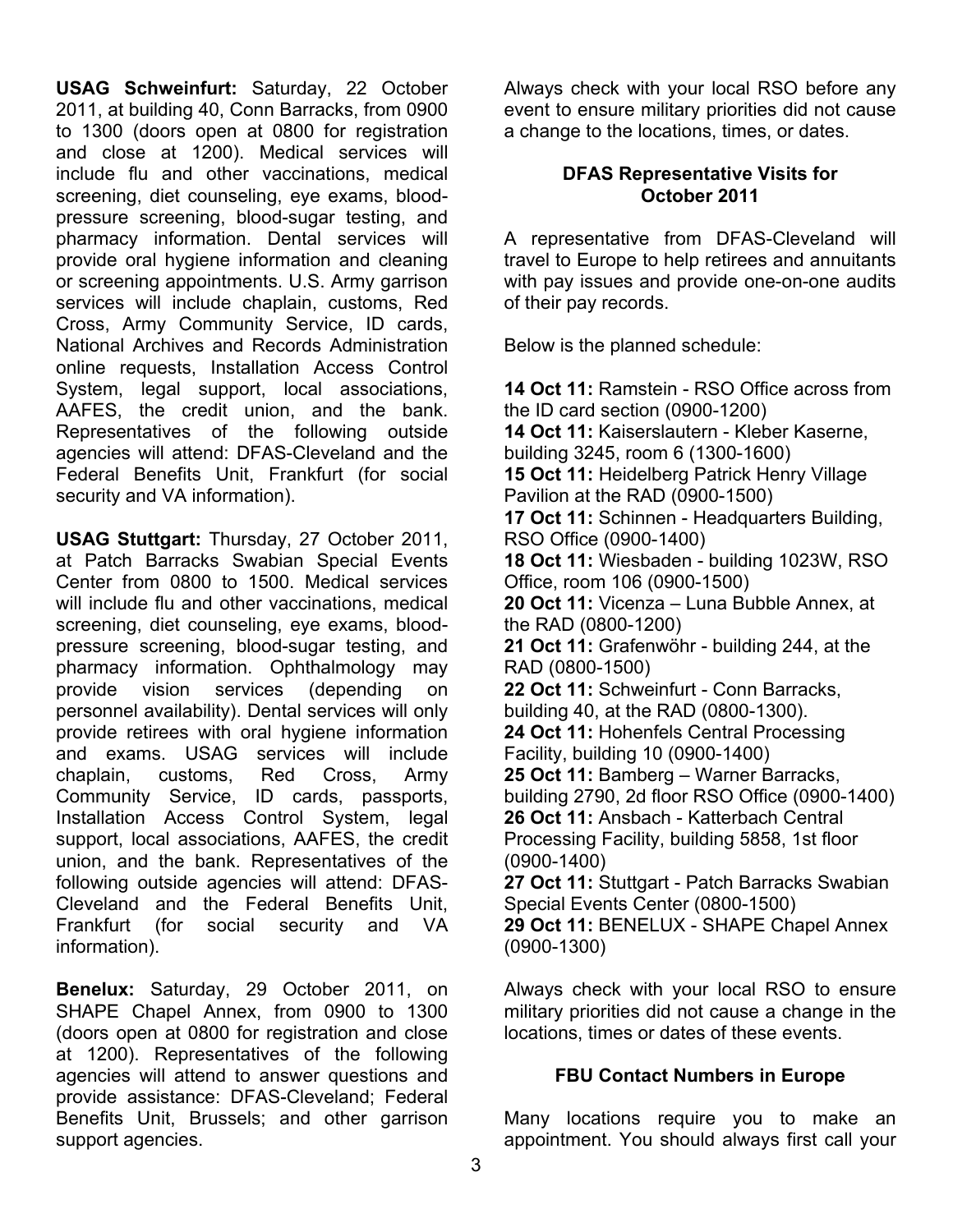FBU to make an appointment. Then, ensure you have the correct paperwork before going. **Remember, the FBU in your country is closed on all American and host-country national holidays.** 

FBUs **will not assist** retirees and annuitants **with military retired pay** issues (a DFAS-Cleveland issue) or annuitant issues and problems. For assistance, please refer to the last page of the bulletin for a list of RSOs available to assist you with DFAS-Cleveland. You may also contact DFAS-Cleveland directly using the telephone numbers on page 7.

NOTE: Telephone numbers shown below are as they appear on the embassy website (*http://www.usembassy.gov*).

#### **Austria**

Civilian: 0043-1-313-39 ext 7539 E-mail: fbu.vienna@ssa.gov Monday - Friday, 0930 to 1130, for telephone inquiries. Must call or e-mail for an appointment.

#### **Belgium, the Netherlands, & Luxembourg**

Civilian: 0032-(0)2-811-4300 E-mail: FBU.Brussels@ssa.gov Monday - Friday, 0830 to 1230 & 1330 to 1630, for telephone inquiries. Must call or e-mail for an appointment.

#### **Bulgaria**

Civilian: 00359-(02) 937 5100 E-mail: acs\_sofia@state.gov Must call or e-mail for an appointment.

#### **Croatia**, **Bosnia, Serbia, Montenegro, Slovenia**, **& Kosovo**

Civilian: 00385-1-661-2272 (Zagreb, Croatia) E-mail: Zagreb.ACS@state.gov Monday - Friday, 0900 to 1200, for telephone inquiries. Must call or e-mail for an appointment.

#### **Cyprus**

Civilian: 00357-22-39-39-39 E-mail: consularnicosia@state.gov Monday - Friday, 1400 to 1600, for telephone inquiries. Must call or e-mail for an appointment.

#### **Denmark, Finland, Iceland, Norway, & Sweden**

Civilian: 0047-21300-8558 (Oslo, Norway) E-mail: fbu.oslo@ssa.gov Monday - Friday, 0900 to 1200, for telephone services and appointments. Must call or e-mail for an appointment.

#### **France**

Civilian: 0033-01-43-12-27-05 E-mail: FBU.Paris@ssa.gov Monday - Friday, 0900 to 1200, for telephone inquiries. Should call or e-mail for an appointment.

#### **France – Telephone Numbers to Call for Social Security Issues**

A to COR: dial 0033-01-43-12-24-42 COS to GRAH: dial 0033-01-43-12-27-82 GRAI to LOR: dial 0033-01-43-12-27-39 LOS to REM: dial 0033-01-43-12-23-73 REN to Z: dial 0033-01-43-12-27-92

You may contact the American consular agency in Nice directly if you reside in southeast France. This office serves as a liaison office for the area (civilian 0033-04-93- 88-89-55). Southeast France includes Monaco and the following '*Les Departments*': Alps-Maritimes, Alps de Haute Provence, Audi, Boucher du Rhône, Corse, Grad, Hautes-Alpes, Hérault, Pyrénées-Orientales, Tarn, Var, and Vaucluse.

#### **Germany**

Civilian: 0049-(0)69-90551-110 E-mail: fbu.frankfurt@ssa.gov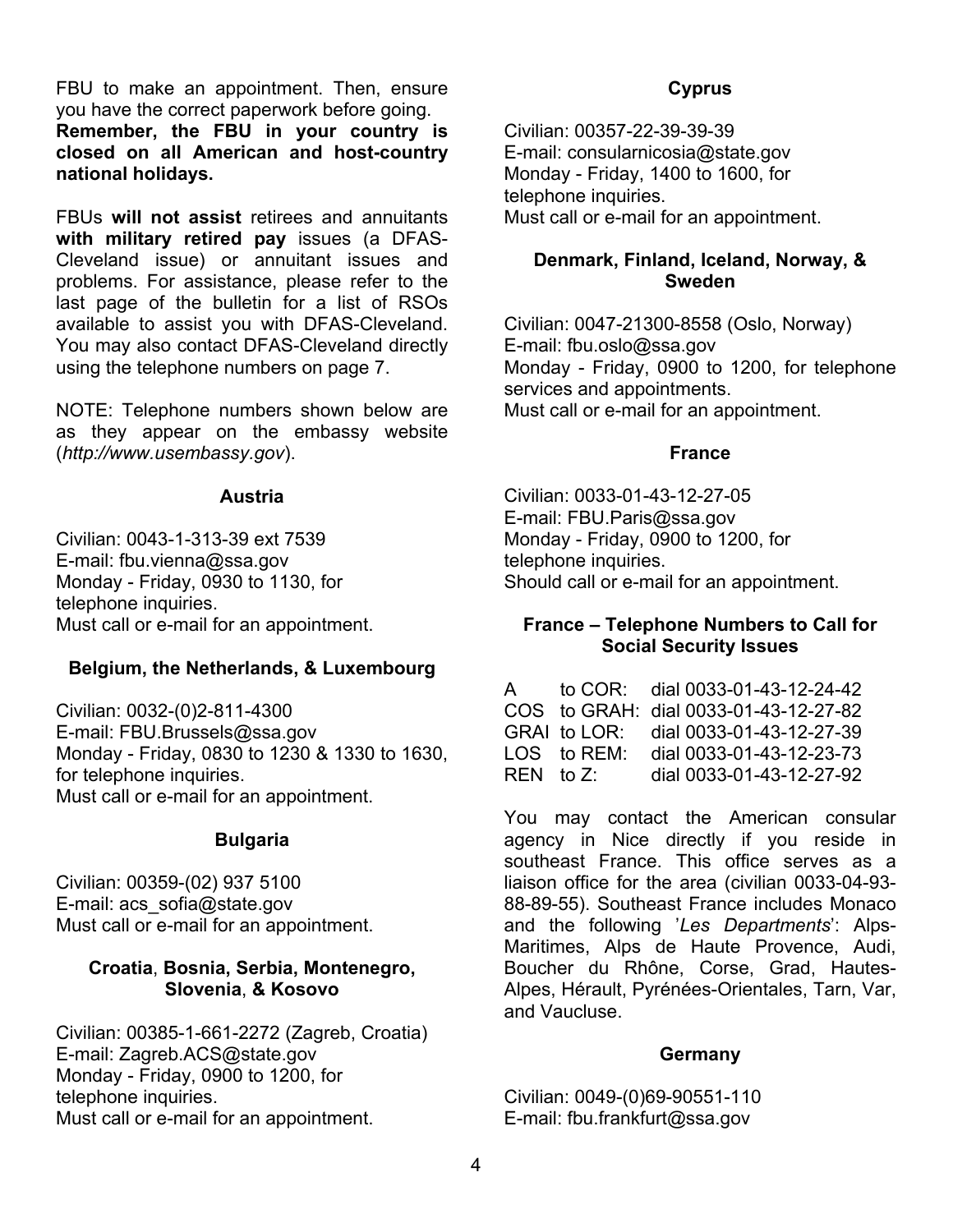Monday - Friday, 0800 to 1100, for telephone inquiries. Closed last Thursday of the month. Must call or e-mail for an appointment.

### **Greece & Turkey**

Civilian: 0030-210-720-2426 (Athens, Greece) E-mail: fbu.Athens@ssa.gov: Monday - Friday, 0830 to 1230, for telephone inquiries. Closed last Wednesday of the month. Should call or e-mail for an appointment.

#### **Ireland**

Civilian: 00353-01-668-8777, ext 2112 E-mail: fbu.dublin@ssa.gov Monday - Friday, 0830 to 1130, for telephone inquiries. Must call or e-mail for an appointment.

#### **Italy**

Rome:

Civilian: 0039-06-4674-5929 E-mail: FBU.Rome@ssa.gov Monday - Friday, 0930 to 1230, for telephone inquiries. Should call or e-mail for an appointment.

Naples:

0039-081-761-1804 E-mail: fbu.Naples@ssa.gov Monday - Friday, 0800 to 1200, for telephone inquiries. Should call or e-mail for an appointment.

Residents in northern Italy (Valle d'Aosta, Piemonte, Lombardia, Trentino-Alto Adige, Veneto, Friuli-Venezia Giulia, Liguria, Emilia-Romagna), central Italy (Tuscany, Marche, Abruzzi, Molise, Umbria, Lazio, and Sardinia), and the Republic of San Marino should refer to FBU, Rome.

Residents in southern Italy (Campania, Puglia, Basilicata, Calabria, and Sicilia) should refer to FBU, Naples.

#### **Poland, Belarus, Czech Republic, Estonia, Hungary, Latvia, Lithuania, Russia, Slovakia, & Ukraine**

Warsaw, Poland: Civilian: 0048 22 504 2281 E-mail: fbu.warsaw@ssa.gov: Monday - Friday, 0930 to 1200, for telephone inquiries. Must call or e-mail for an appointment.

Krakow, Poland: Civilian: 0048-12-504-5128 E-mail: Krakow.fbu@ssa.gov Monday - Friday, 0930 to 1200, for telephone inquiries. Must call or e-mail for an appointment.

The Federal Benefits Unit in **Warsaw** provides services to individuals residing in the Polish provinces (wojewodztwa) of Kujawsko-Pomorskie, Lubelskie, Lubuskie, Lodzkie, Mazowieckie, Podlaskie, Pomorskie, Warmińsko-Mazurskie, Wielkopolskie, and Zachodniopomorskie, as well as to residents of **Belarus, Czech Republic, Estonia, Latvia, Lithuania, Russia, Slovakia,** and **Ukraine.** 

The Federal Benefits Unit in **Krakow** provides services to individuals residing in the Polish provinces (wojewodztwa) of Dolnoslaskie, Malopolskie, Opolskie, Podkarpackie, Slaskie, and Swietokrzyskie, as well as to residents of **Hungary.**

### **Portugal**

Lisbon: Civilian: 00351-21-727-3300 E-mail: fbu.Lisbon@ssa.gov Monday - Friday, 0800 to1200, for telephone inquiries. Should call or e-mail for an appointment.

Azores: Civilian 00351-296-282-216 E-mail: ConsPontaDelgada@state.gov Monday - Friday, 0830 to 1230, for telephone inquiries. Must call or e-mail for an appointment.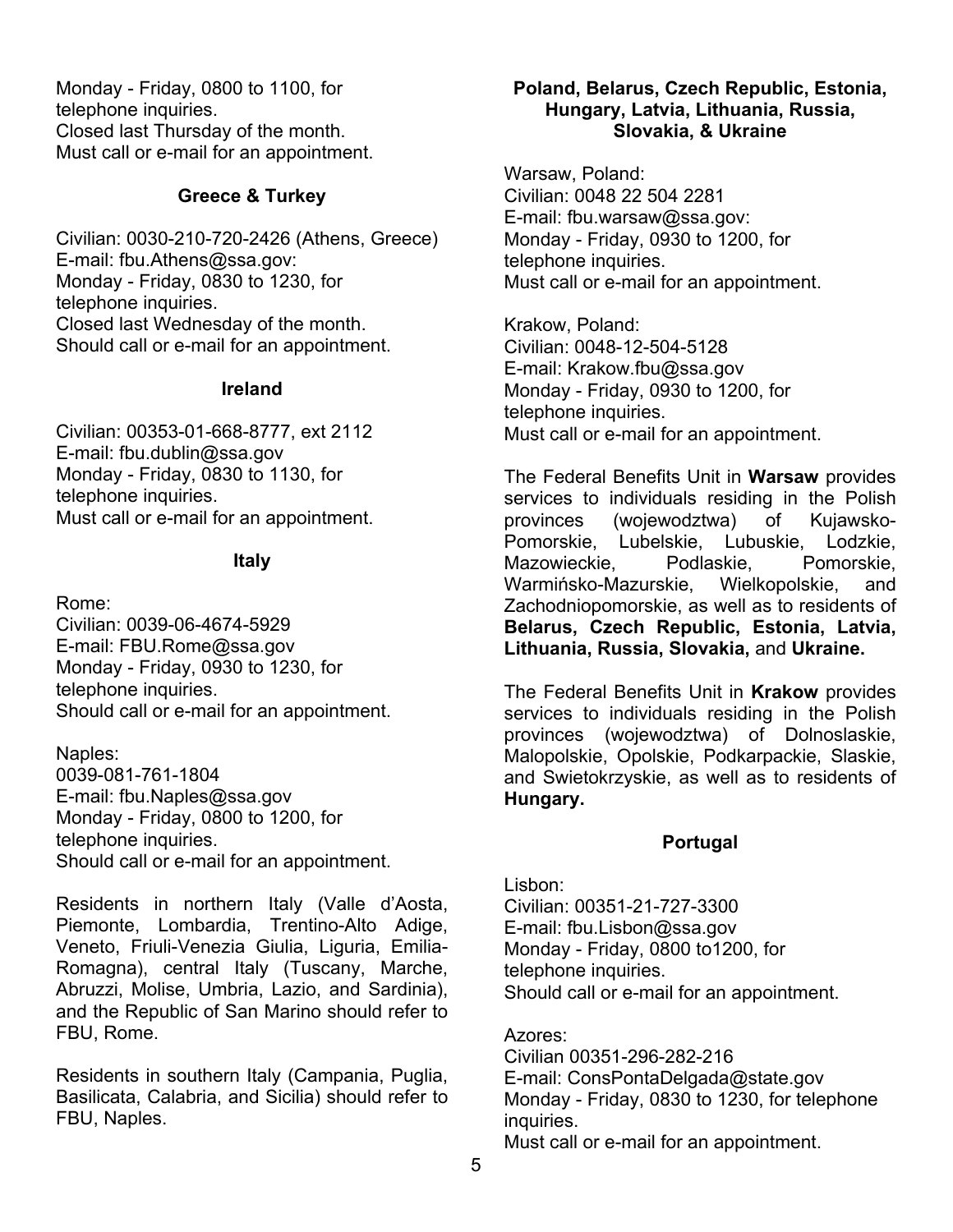#### **Spain**

Civilian: 0034-91-587-2261 E-mail: fbu.Madrid@ssa.gov Monday - Friday, 0900 to 1230, for telephone inquiries. Should call or e-mail for an appointment.

#### **Switzerland**

Civilian: 0041-(031)-357-7380 or 7235 E-mail: bernacs@state.gov Monday - Friday, 0900 to 1130, for telephone inquiries. Must call for an appointment.

#### **United Kingdom**

Civilian: 0044-020-7499-9000 E-mail: FBU.London@ssa.gov Monday - Friday, 0830 to 1300, for telephone inquiries. Must call or e-mail for an appointment.

#### **Albania, Malta, Moldova, Romania**

Have some online information, but basically no Federal Benefits Unit.

(Source: State Department embassies' website: https://*www.usembassy.gov*)

#### **Retirees and Spouses— Do You Know Where These Documents Are?**

#### **THESE ARE EXTREMELY IMPORTANT DOCUMENTS**

Everyone liked this so much that we are running it again. Hopefully, this helps you get your documents in order. We have had cases where the spouses knew where everything was but the retiree did not – it works both ways!!

Retirees and spouses should know the location of the following documents:

**●** Marriage certificate (and divorce papers if the deceased or spouse was previously married).

**●** Immigration or naturalization papers.

**●** Separation documents from each period of military service (DD Form 214, Certificate of Release or Discharge From Active Duty). A copy of the retirement orders is also required if the reason for separation from service on the latest DD Form 214 is not "retirement." It is **essential** that these documents are **on hand and kept safe**.

**●** Military health records pertaining to the condition of the Soldier at the time of retirement, plus all correspondence with the Department of Veterans Affairs concerning any medical claims.

**●** Social security numbers (SSNs), taxpayer identification numbers (TINs), and cards (for all Family members).

**●** Last (or most recent available) retiree account statement (RAS) from DFAS-Cleveland. DFAS-Cleveland normally issues one RAS per year in December.

**●** Wills, powers of attorney, living wills, trust documents, and any other applicable legal documents.

**●** Titles, vehicle registrations, and other applicable documents concerning personal property owned.

**●** All insurance policies. U.S. companies will request copies of the original death certificate, including cause of death, translated into English.

**●** Income tax records (recommend the last 3 years).

**●** Copies of deeds, mortgages, rental contracts, and other applicable documents for all real estate owned.

**●** Documents referring to bank accounts (for example, checking, savings, loans, annuities, securities, stocks, bonds).

**●** References to safe deposit boxes.

**●** Any reference to outstanding debts.

NOTE: Many credit card companies carry insurance on the life of the cardholder. This may pay off any outstanding debts on the card when the company is notified of the death of the cardholder.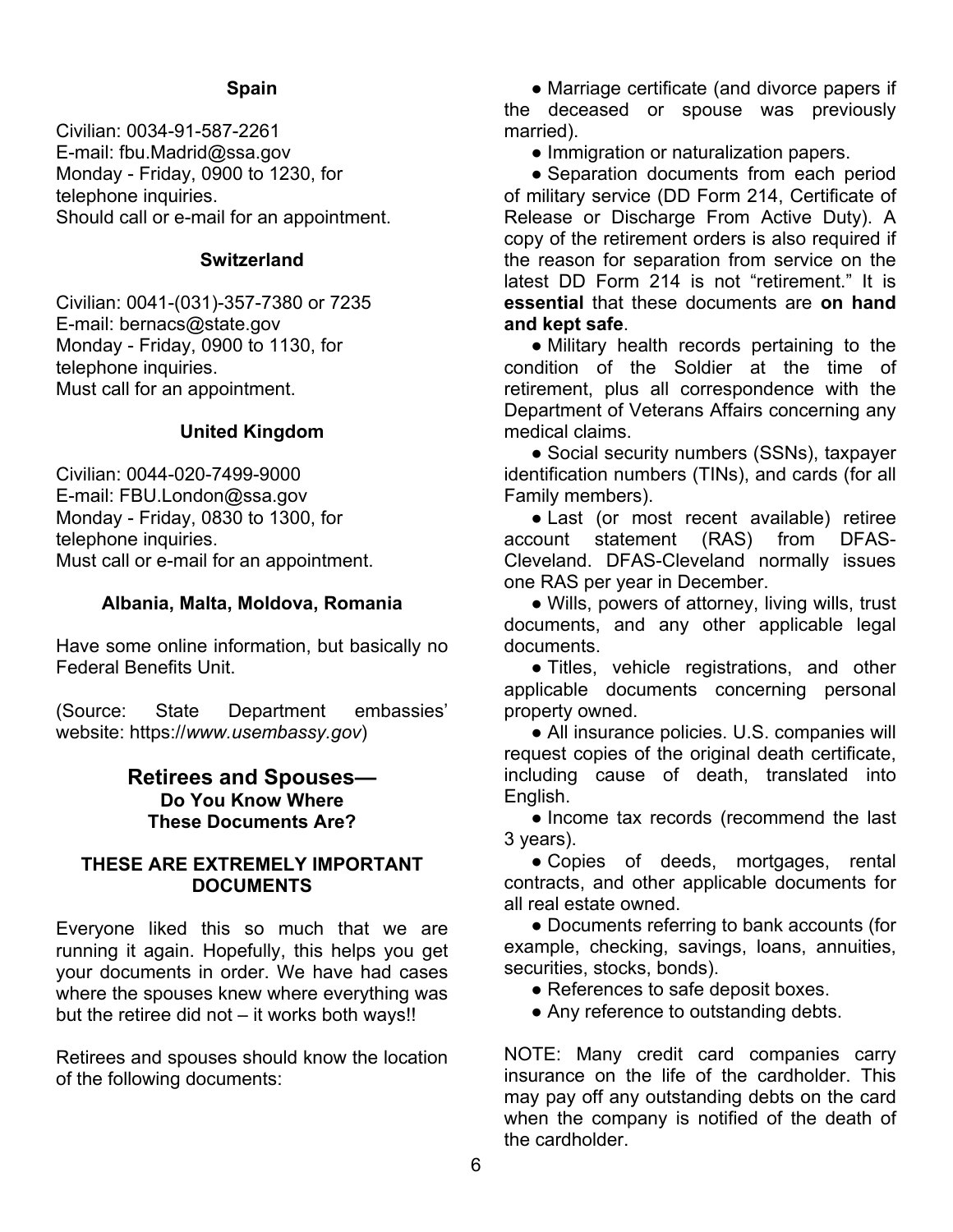#### **DFAS-Cleveland Mailing Address and Telephone Numbers**

DFAS-Cleveland's centralized mail-handling operation addresses and their Cleveland office telephone numbers are as follows:

Defense Finance and Accounting Service U.S. Military Retirement Pay P.O. Box 7130 London, KY 40742-7130

Telephone: 1-800-321-1080 216-522-5955 Fax: 1-800-469-6559

Defense Finance and Accounting Service U.S. Military Annuitant Pay P.O. Box 7131 London, KY 40742-7131

Telephone: 1-800-321-1080 216-522-5955 Fax: 1-800-982-8459

For Germany only (toll free): 0800-5891634 (dial as it appears here)

Ensure the last four digits of your SSN and your signature are on all faxed pages. You may also change your address online through the MyPay website at *http://www.dfas.mil*.

#### **TRICARE Claims Must Be Filed Within 1 Year**

The TRICARE claims center must receive all bills and claims no later than 12 months after the first day you receive care. TRICARE must receive claims for inpatient services no later than 12 months after the day you leave the hospital. File claims by completing DD Form 2642 (TRICARE DOD/Champus Claim, Patient's Request for Medical Payment).

(Source: Heidelberg United States Army Medical Department Activity (HMEDDAC))

### **Who Is Your Arrears Beneficiary?**

Who have you designated as your arrears beneficiary for your last month of retirement pay? We do not know on which day we will die; therefore, you should ensure information on your arrears beneficiary is current. Contact your local RSO about completing DD Form 2894 (Designation of Beneficiary Information).

### **Retiree's Last Month's Pay**

Once a retiree dies, DFAS-Cleveland will recoup the last-month check either from the bank or the spouse. DFAS will audit and then close the retiree's DFAS retired pay account. If the retiree did not identify a beneficiary, DFAS cannot return the remaining monies. Furthermore, DFAS-Cleveland cannot start the annuitant payments of the Survivor Benefit Plan until the retiree's retired pay account is closed.

#### **Retiree Bulletin by E-Mail**

If you wish to receive the Retiree Bulletin by e-mail, request addition to the distribution list at *https://aepubs.army.mil/.* Click on *Retiree*, provide the information requested in the popup window, and click on *Submit*. This is a onetime registration. Once you subscribe, we will send all future Retiree Bulletins to you automatically by e-mail. If you change your email address, you must register again.

### **MyPay Correspondence Mailing Address**

If you are a retiree, work for the Government as a civilian, and use MyPay, remember changing your address on the civilian side of the MyPay screen will not automatically change your retiree mailing address. You must also change the information on the retiree side. In addition, when changing an address in MyPay, remember APO and FPO addresses are not foreign addresses. Enter APO or FPO addresses in the continental United States portion. Many APO and FPO addresses entered in DFAS include information that cause postal problems. Include only the information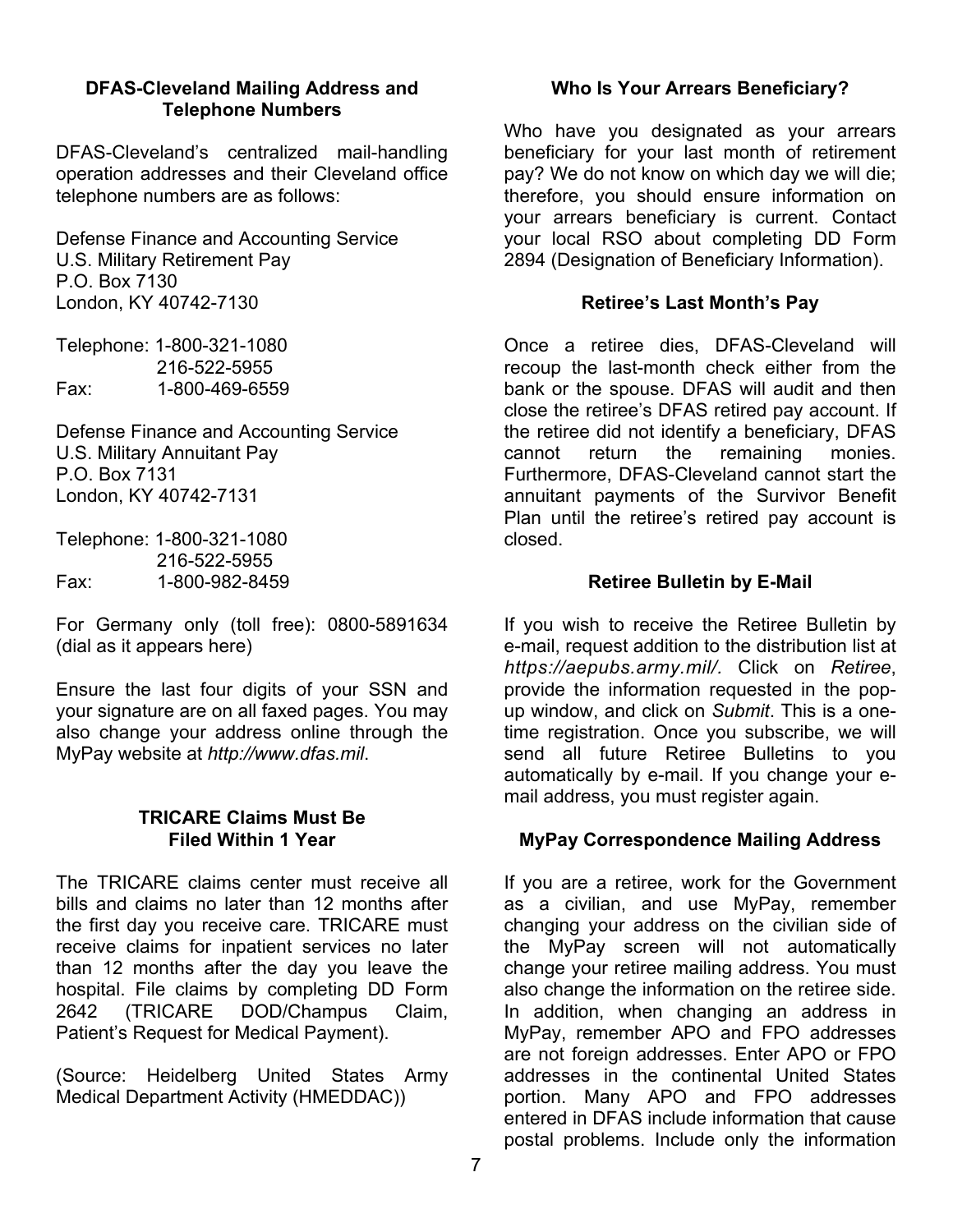provided by postal personnel in your APO or FPO address. Due to postal transformation, many formerly correct MyPay stored addresses are now incorrect. In Europe, there are currently approximately 500 undeliverable MyPay APO and FPO addresses due to incorrect address information. This can delay or even stop delivery of your correspondence. Remember the MyPay mailing address is your official Army mailing address. Take the time to ensure it is correct.

### **Looking for an RSO?**

If you live outside Belgium, Germany, Italy, or the Netherlands and need to contact a RSO, contact the IMCOM-Europe RSO at DSN (314) 379-6029 or civilian 0049-(0)6202-80-6029. Otherwise see the list on the following page.